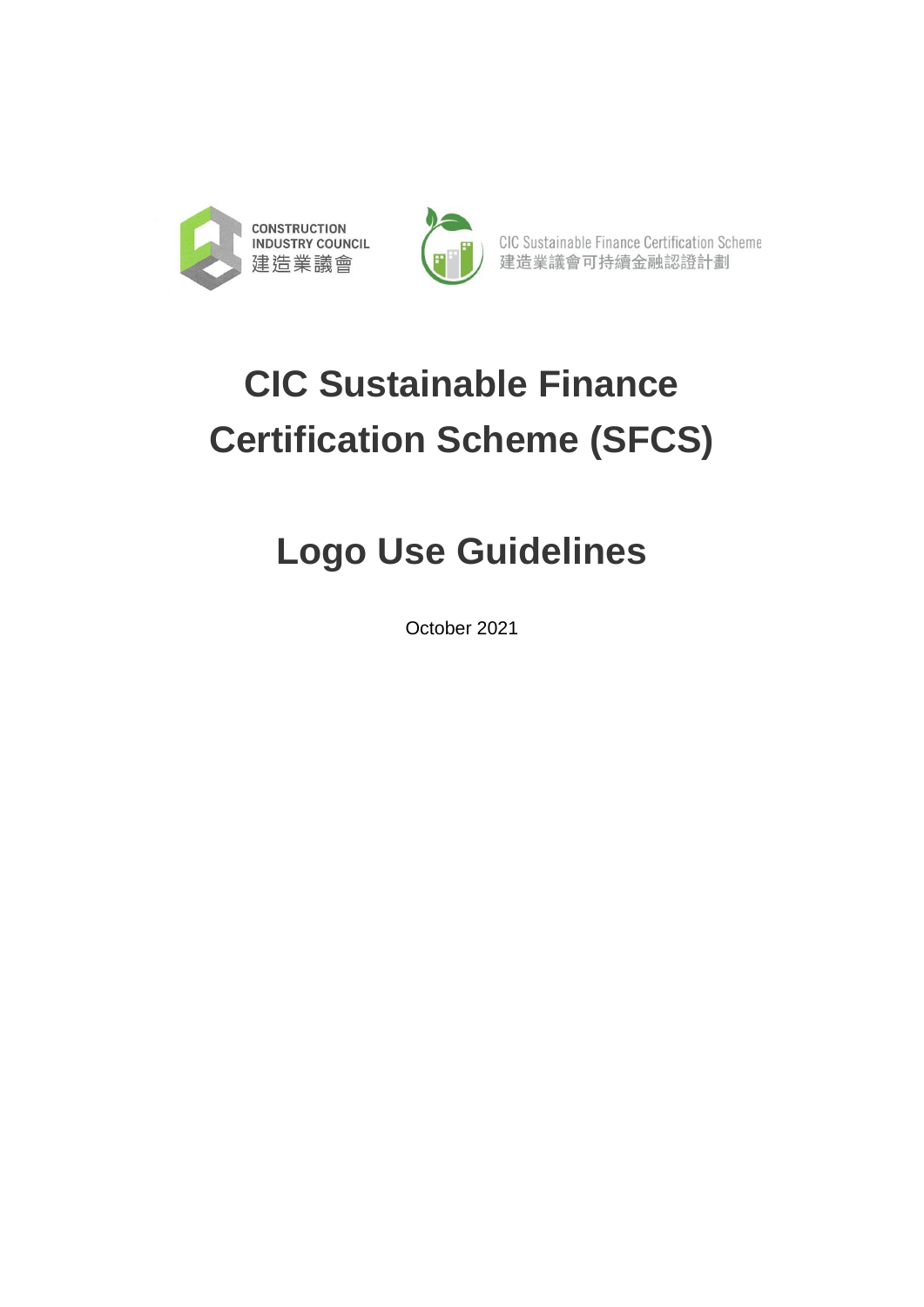

### **1 INTRODUCTION**

The guidelines govern the use of the logos of CIC Sustainable Finance Certification Scheme (SFCS), owned by the Construction Industry Council (CIC) for the purposes hereof. The use of the logos is strictly limited to the applicants who have been certified by CIC.

#### **2 USE OF LOGO**

The logos are designed for SFCS only. Users of the logos agree to the following conditions:

- a. The applicants will use the logos according to the conditions stated in this guideline.
- b. The use of the logos does not exempt the applicants from any liability in the performance of its services.
- c. The applicants are entitled to use the logos within the 12-month period starting from the pre-lending certificate issuance date. If applicants do not submit the impact report and complete the post-lending requirement, the applicants will have to cease using the logos immediately until the post-lending requirement is fulfilled.
- d. The contents of promotional materials (such as applicants' corporate websites, newsletters, leaflets, exhibition panels, annual reports etc.) bearing a SFCS logo must be lawful, healthy, wholesome, honest and truthful, and must not contain any defamatory, discriminatory or offensive elements. The logos should not be used in any way which would cause damage to the reputation of CIC.
- e. Successful applicants must email samples of promotion materials using the logo to [sfcs@cic.hk](mailto:scfs@cic.hk) for CIC's record.
- f. The use of the logos is subject to the discretion of the CIC. CIC may at any time withdraw permission for using the logos. Interpretation of CIC on the provisions of these guidelines shall be final and conclusive. In case of dispute, CIC has the authority to make final and binding decisions.
- g. Do not use the logos in any circumstances if the applicants have not been certified by CIC.
- h. Do not use the logos in any materials for sales.
- i. The complete logos must be shown. No parts of the logos, including written texts and design, may be separated from the logos.
- j. The logos may be proportionately enlarged or reduced, but alteration of the design, colours and fonts of the logos is not allowed.